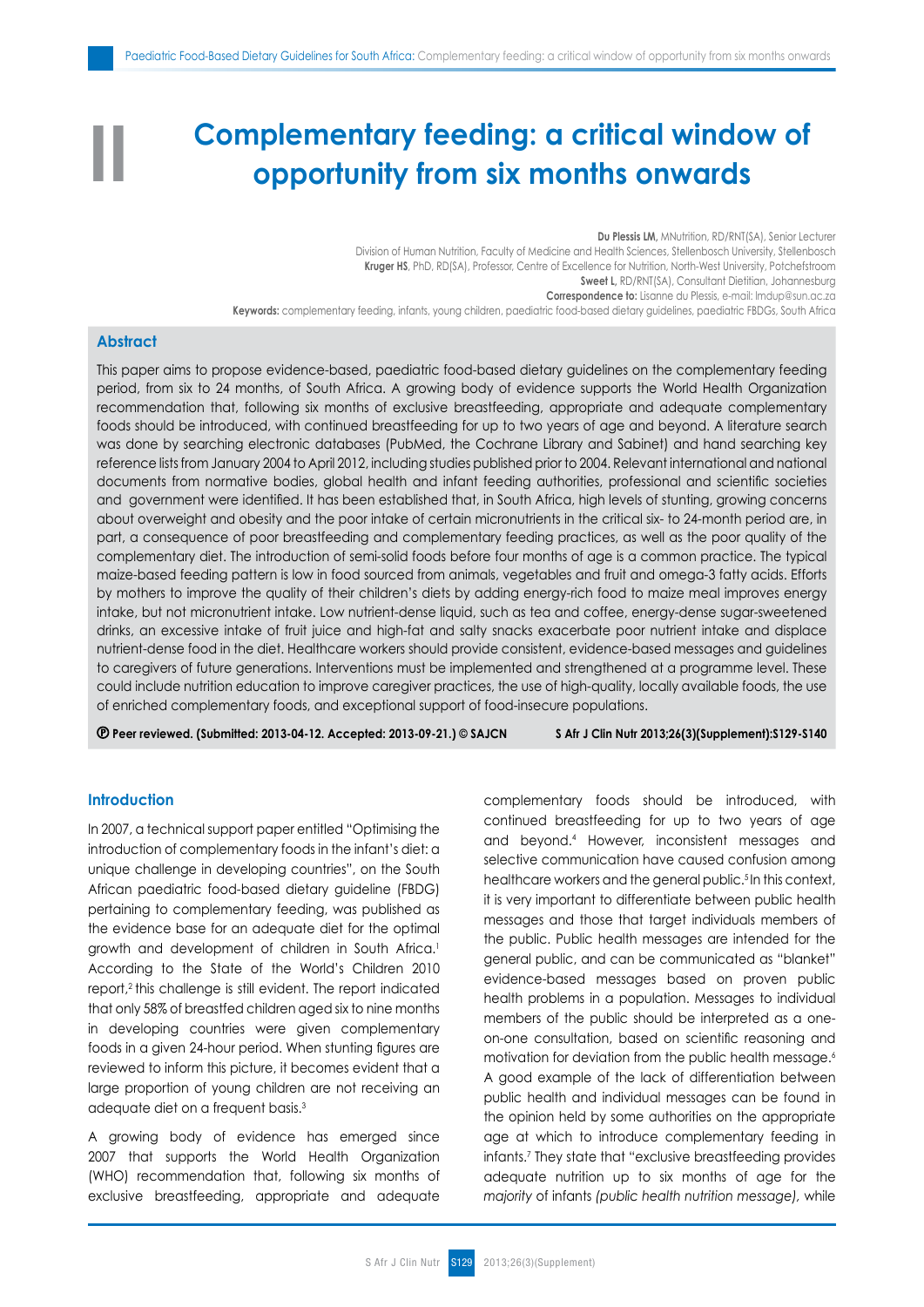some infants *may need* complementary foods before six months", *(individual message),* (but not before four months). However, the two messages are combined when advising that the introduction of solid foods between "four and six months of age is safe, and does not pose a risk of adverse health effects".<sup>7</sup> The contradiction in these messages is clear, and may confuse the audience for whom they are intended.

South Africa has adopted the WHO breastfeeding and complementary feeding recommendation.8 It is of crucial importance that there is consistent communication of this message to mothers and caregivers. In the National its Roadmap for Nutrition in South Africa 2012-2016, the National Department of Health cited the following as one of five overall goals: "To promote the optimal growth of children and to prevent overweight and obesity later in life, by focusing on optimal infant and young child feeding". Improved complementary feeding, with continued breastfeeding and targeted supplementary feeding where needed, is one of several key nutrition interventions. The document highlights the need to develop specific counselling messages on feeding and dietary practices.8 In the paper in this series by Du Plessis and Pereira, entitled "Commitment and capacity for the support of breastfeeding in South Africa", the foodlabelling legislation and new regulations on infant foods are highlighted as further strategies to be used to protect infant and young child feeding in South Africa.9

This paper, following a review of the latest evidence and current global recommendations on complementary feeding, aims to propose paediatric FBDGs for South Africa that pertain to the complementary feeding period. Optimal complementary feeding from six months of age, together with continued breastfeeding up to two years and beyond, will contribute to optimal infant and young child feeding during this critical and formative period.

#### **Definitions**

The following definitions, as defined in the Foodstuffs, Cosmetics and Disinfectants Act, 1972 (Act No 54 of 1972) regulations relating to the fortification of foodstuffs, dated October 2002, apply throughout this paper:

- "Enrichment" means the addition of one or more nutrients to a food, whether or not it is normally contained in the food, with the sole purpose of adding nutritional value to the food.
- "Fortification" means the addition of one or more nutrients to a food, whether or not it is normally contained in the food, for the purpose of preventing or correcting a demonstrated deficiency in one or more nutrients in the population or specific population groups by the relevant authority.

#### **Method**

#### **Data sources and search strategy**

Studies were identified by searching electronic databases and hand searching key reference lists. The search strategy was developed and conducted by the authors. The following databases were used for the electronic search: PubMed, the Cochrane Library and Sabinet. Searches were carried out to include publications from January 2004 to April 2012. Relevant studies identified by hand searching that were published prior to 2004 were included. Search terms included a combination of keywords and associated terms that were relevant to the various subsections of this paper. For example, studies performed in South Africa on complementary feeding were identified using the keywords "South Africa" and "infant/child" and "nutrition", whereas for technical issues, the phrase "complementary feeding" was used together with other relevant words and associated terms. After abstracts or full articles were drawn from the literature search, they were excluded if they focused on children older than three years of age only. Relevant international and national documents (e.g. strategy, policy and survey documents), guidelines, reports, statements, opinions and position statements from normative bodies, leading global health), food and infant feeding authorities, professional and scientific societies and national government [e.g. WHO, the Pan American Health Organization (PAHO), the United Nations Children's Fund (UNICEF) and the South African Department of Health], were identified by the authors using electronic searches via the Google platform. The final search was conducted on 22 April 2012.

## **Complementary feeding practices in South Africa in relation to malnutrition**

A nationwide survey conducted in 1994 found a medium prevalence of stunting (20%) and a low level of underweight (8.3%) and wasting (3.6%) in infants aged 6-11 months.10 The prevalence of stunting increased with age, with 12- to 23-month-old children showing a high prevalence (30.2%). Rural children were nutritionally at a greater disadvantage than urban children, as evidenced by a higher prevalence of underweight, stunting and wasting in the former.10 Just under a decade later, a similar progression of growth faltering during the first two years of life was evidenced in a provincial study conducted in the rural areas of the Eastern Cape and KwaZulu-Natal, where a medium prevalence of stunting in infants aged six to 12 months (20.5%) increased to a high prevalence (30.9%) in the second year of life.<sup>11</sup> A higher combined overweight and obesity prevalence of 20.3% was found in infants aged six to 12 months, compared to 15% in children aged 12-24 months. There was a low prevalence of underweight and wasting in all age groups.<sup>11</sup> It appears that little progress has been made in improving the nutritional status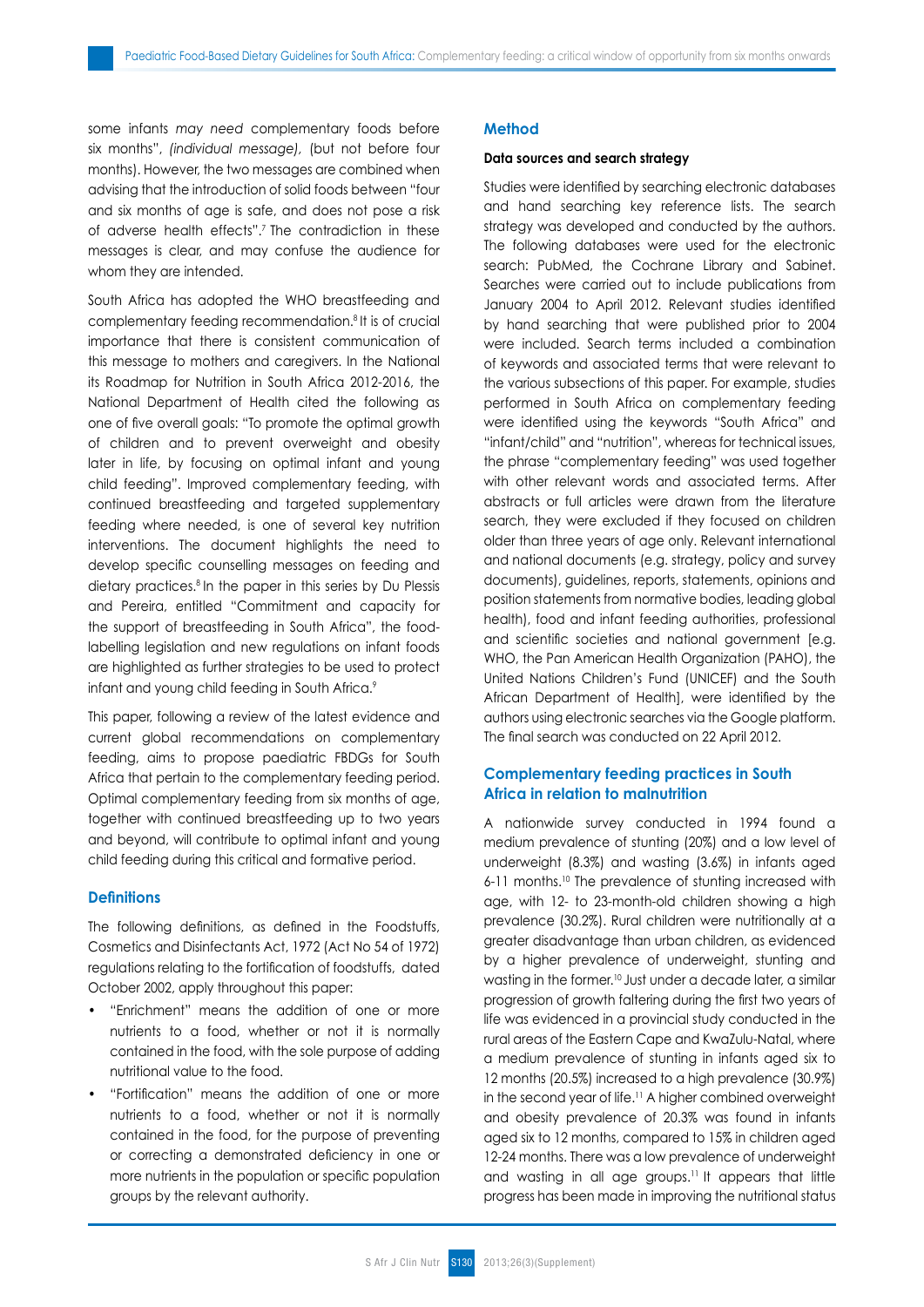of children since South Africa became a democracy in 1994.12,13 There are still high levels of poverty and stunting, as well as growing concerns about increased rates of overweight and obesity that are prevalent in the critical window period of six to 24 months of life.

A secondary analysis of the 1999 National Food Consumption Survey (NFCS), using the 2006 WHO reference standards, showed a medium prevalence of stunting (20.1%) in a broader age category of 12-60 months of age.14 The analysis classified 30% of the children as combined overweight and obese, leading the authors to conclude that overweight and obesity are major nutritional problems facing South African children in this age group. Stunting closely followed overweight and obesity.14 A study by Kimani-Murage et al15 found that the co-existence of stunting and combined overweight and obesity in the same child was common in children younger than five years of age. This presents evidence of a worrying double burden of malnutrition in a South African community undergoing a nutrition transition. As stunting is indicative of chronic malnutrition, $10$  it is reasonable to construe that the high prevalence of stunting in the second year of life is, in part, due to poor complementary feeding practices.<sup>16,17</sup>

The early introduction of semi-solid foods is common practice in South Africa and is a major challenge for healthcare workers. It has been reported that over 56% of infants in peri-urban Western Cape,<sup>18</sup> 61% in rural KwaZulu-Natal<sup>19</sup> and 73% in rural Limpopo<sup>20</sup> received foods before four months of age. The average age of the introduction of solid foods is reported to be two to three months of age, <sup>19-</sup> <sup>21</sup> although studies show that solids can be introduced as early as the first week.16,18,22 Soft maize meal porridge is the first solid food that is introduced in rural areas,<sup>18,20</sup> and processed infant cereals in urban areas.18,23

The main constraint to the timeous introduction of solid foods (from six months of age) is the mother's lack of knowledge. Mothers perceive the inadequate production of breastmilk, and the belief that breastmilk alone is not enough to satisfy the infant, as the primary reasons for the early introduction of solid foods.18,21,22,24 Additional cited reasons included the baby being hungry, crying or not sleeping, the mother not coping well with breastfeeding, and incorrect advice from relatives, friends or nurses.20,21,24

Some cultural practices are barriers to the timely introduction of solids. The practice of introducing *tshiunza* (a traditional dish prepared from maize and roots, and fermented to make a soft sour porridge) immediately after birth was noted by Mushapi et al<sup>20</sup> in a study conducted in the Limpopo province. More than one third (36%) of mothers indicated that they gave their infants foods for cultural or medical reasons, specifically naming *tshiunza*. This practice was encouraged by grandparents and was based upon the belief that the infants were not receiving enough breast milk and that *tshiunza* gave babies energy and helped them to pass stools and grow well.<sup>20</sup>

Soft maize meal porridge, a bulky food of low-nutrient density, is the food most often used by South African mothers to introduce solids to their infants.16,19,20,25 Maize meal is typically diluted with water to obtain a thin consistency, which lowers the nutrient density even further, and is high in phytates, which inhibit iron and zinc absorption.26 A study in KwaZulu-Natal26 reported that most mothers (96%) who fed their infants porridge added between one and four energy-rich food items (margarine, peanut butter, sugar, formula milk, fresh or powdered milk and eggs) to the porridge. Less than 20% of the infants consumed animal products or vitamin A-rich fruit and vegetables, and only 26% consumed dairy products in a 24-hour recall period. Although energy and protein intake was adequate, the nutrient composition of this typical rural South African complementary diet was found to be insufficient, especially with regard to iron, zinc and calcium. Infants who consumed commercial infant products (e.g. enriched infant cereals, ready-to-eat bottled baby foods and formula milk powder) were found to have significantly higher intakes of micronutrients than infants who did not.<sup>26</sup>

Considering the poor nutrient density of the South African complementary diet, it is unsurprising that two nationwide surveys, conducted in 1994 and 1999, found that South African children's diets were deficient in iron, selenium, calcium and zinc, as well as most vitamins, especially vitamins A, C, D, E and  $B_2$ <sup>10,27</sup> The most recent national survey, conducted in 2005, highlighted a deterioration in the vitamin A and iron status of children aged one to five years, and a high prevalence of poor zinc status in children aged one to nine years.28 Deficient nutrient intake was further identified in a study in rural KwaZulu-Natal, where high prevalences of anaemia (49%), vitamin A deficiency (20%), zinc deficiency (32%) and iron deficiency anaemia (35%) were reported in infants aged 6-12 months.19 The high prevalence of overweight and obesity that has been observed in young South African children,14 and which often co-exists with stunting in the same child,<sup>15</sup> is an additional challenge to healthcare workers who need to consider the quality of the South African complementary diet.

High levels of malnutrition persist in South Africa.<sup>10,13,14</sup> Major constraints faced by mothers and caregivers include poverty<sup>10,13</sup> and a dependence on plantbased staples.16,19,20,25,26 Inexpensive oils, margarine and sugar became widely available as a result of the nutrition transition, and are among the most common energy-rich food items that are added to maize meal.<sup>26</sup> Insufficient knowledge on infant feeding,<sup>18,21,22,24</sup> inconsistent messages<sup>20,21,24</sup> and cultural practices<sup>20</sup>are barriers to optimal complementary feeding practices, and need to be addressed through nutrition programme interventions.24-26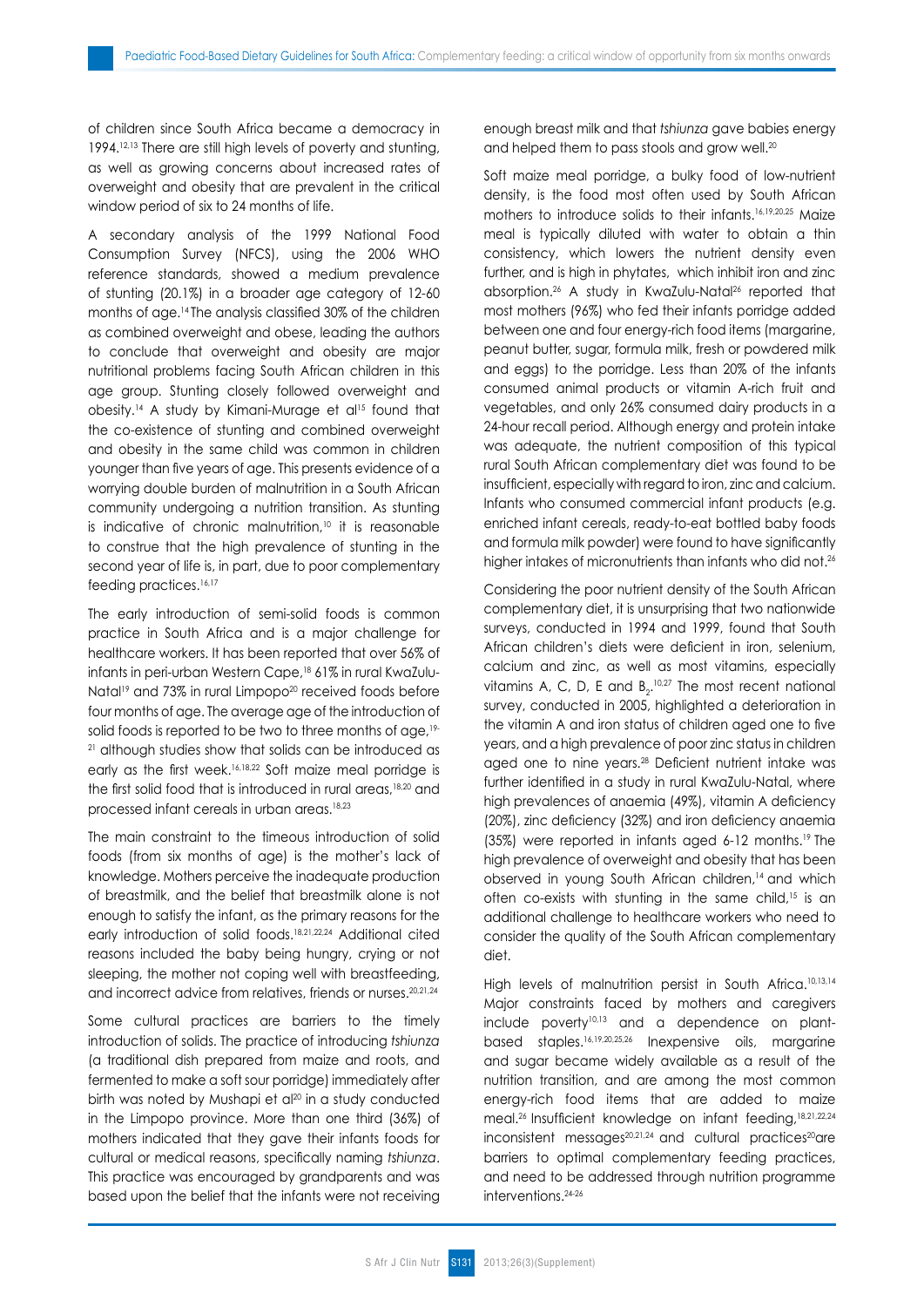# **The age at which to introduce complementary foods**

The WHO states that complementary foods should be introduced at six months of age (180 days), while continuing to breastfeed.4 This recommendation followed a report by a WHO expert consultation on the optimal duration of exclusive breastfeeding,4 which took into consideration the results of a systematic review<sup>29</sup> (updated in 2009). The conclusion was that exclusive breastfeeding for six months confers several benefits on the infant and the mother.

Fewtrell et al<sup>30</sup> questioned the appropriateness of exclusive breastfeeding for six months in UK babies. The basis of their argument was that delaying the introduction of solid food until the age of six months might increase the risk of iron-deficiency anaemia, coeliac disease and food allergies, and that introducing new tastes might increase acceptance of green leafy vegetables and encourage healthy eating habits later in life. They further argued that guidelines should be established based on a "current practice" perspective, rather than on the current evidence-based angle. This article elicited extensive media coverage, followed by a vast number of comprehensive responses by concerned researchers.<sup>5</sup> UNICEF (UK) refuted each of the statements and concluded that "any new research should be considered as part of the whole body of evidence, and any recommendations made should be based on full evidence, rather than on single papers".31 Health professionals should continue to support mothers using accurate information based upon WHO guidance, to help them to recognise their infant's signs of readiness to try new foods, while continuing to breastfeed.<sup>31</sup> Unfortunately, the relevant article was published in a reputable journal, and remains a resource that is consulted and cited, with the potential to cause confusion among healthcare professionals.

In a systematic review that investigated the determinants of the early introduction (i.e. before four to six months of age) of solid foods and the use of unmodified cow's milk in infants, Wijndaele et al<sup>32</sup> found strong evidence for the following six determinants in developed countries:

- 1. Young maternal age.
- 2. Low maternal education.
- 3. Low socio-economic status.
- 4. Absence or short duration of breastfeeding.
- 5. Maternal smoking.
- 6. Lack of information or advice from healthcare providers.

Low maternal education and low socio-economic status were strong determinants of the early introduction, i.e. before 12 months, of unmodified cow's milk. In the short term, ensuring that the advice given by healthcare providers is improved appears to be the most manageable area with regard to intervention. These factors, including cultural practices, might be applicable to a developing country as well, but this would have to be verified. Healthcare workers should take these factors into account when developing programmes that focus on the mothers and caregivers of infants.

## **The nutritional requirements of six- to 36-monthold infants and young children**

Breastmilk continues to provide up to half of a child's nutritional needs during the second half of the first year, and up to one third during the second year of life, while continuing to impact positively on disease morbidity and mortality.33 The total energy requirement derived from complementary foods given to healthy, breastfed infants with an "average" breastmilk intake in developing countries is approximately 200 kcal (840 kJ)/day at six to eight months of age, 300 kcal (1 260 kJ)/per day at nine to 11 months of age, and 550 kcal (2 300 kJ)/day at 12-23 months of age (Table I).<sup>33</sup>

Depending on the amount of breastmilk consumed, the required amount of complementary foods has to be adapted accordingly. The principle of responsive feeding34 should guide the amount of food that is offered, while the energy density and frequency of feeding should be adequate to meet the child's needs. Since each child's needs differ, each child consumes different quantities of breastmilk and complementary foods, and each child grows differently, the amount of complementary foods should not be overly prescriptive.<sup>4</sup> However, the frequency and quality of complementary foods should be stressed, since some infants tend to want to consume more milk and eat less food, especially during periods of illness.4

Table I: Total energy requirements derived from complementary foods given to healthy, breastfed infants with an "average" breast milk intake in developing countries<sup>33</sup>

| Age<br>$\left  \right $ (in months) | <b>Energy requirements</b><br>(kJ/day) | Average breast milk<br>energy intake in<br>developing countries<br>(kJ/day) | Average breast milk<br>energy intake in<br>industrialised countries<br>(kJ/day) | <b>Energy needs from</b><br>complementary foods<br>in developing<br>countries<br>(kJ/day) | <b>Energy needs from</b><br>complementary<br>foods in industrialised<br>countries<br>(kJ/day) |
|-------------------------------------|----------------------------------------|-----------------------------------------------------------------------------|---------------------------------------------------------------------------------|-------------------------------------------------------------------------------------------|-----------------------------------------------------------------------------------------------|
| $6 - 8$                             | 2 5 8 3                                | 1735                                                                        | 2041                                                                            | 840                                                                                       | 546                                                                                           |
| $9 - 11$                            | 2881                                   | 592                                                                         | 575                                                                             | 1 260                                                                                     | 302                                                                                           |
| $12 - 23$                           | 3 7 5 5                                | 453                                                                         | 1315                                                                            | 2 3 1 0                                                                                   | 2436                                                                                          |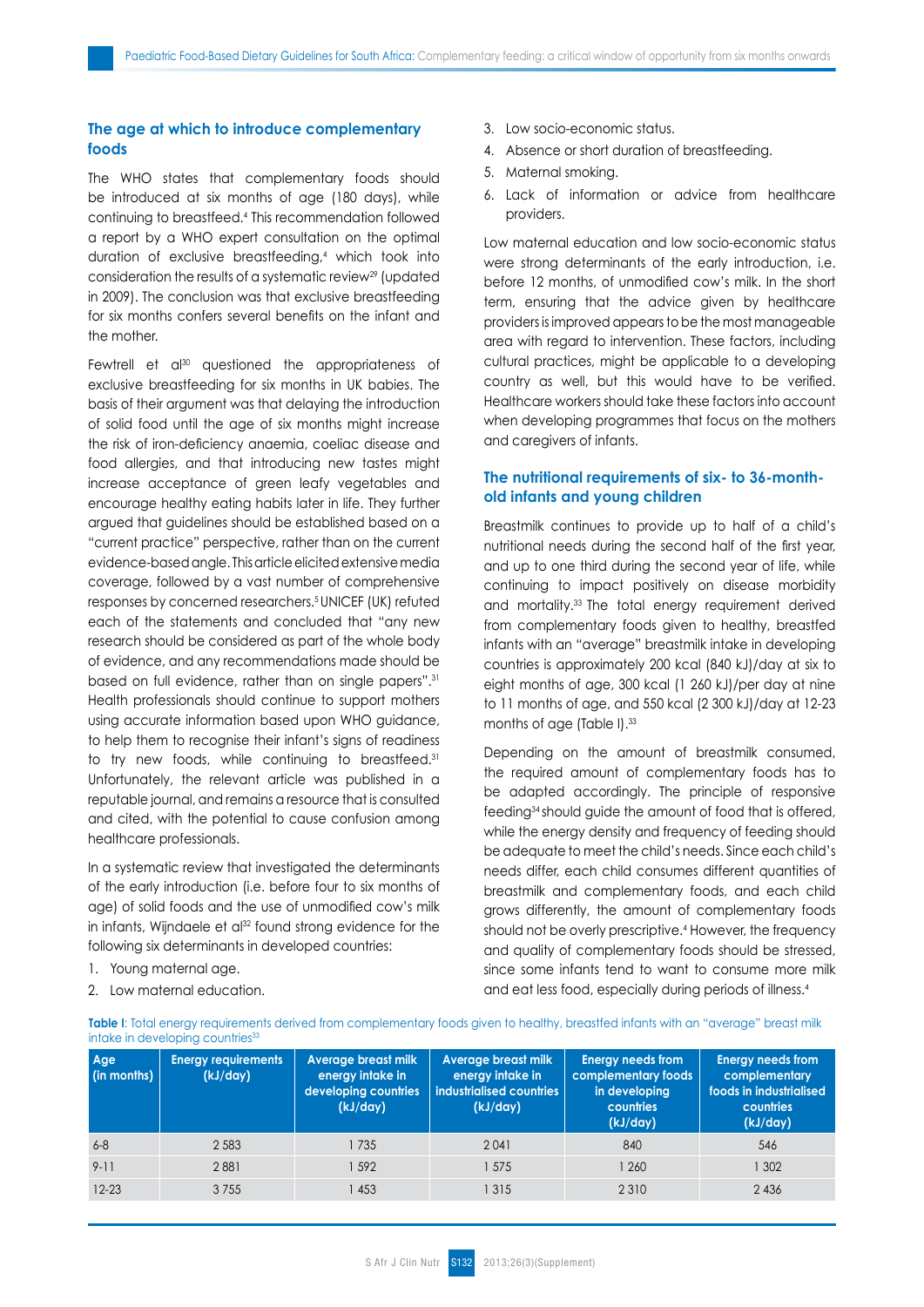High nutrient needs, due to the rapid growth and development of the infant in the first two years of life, coupled with the relatively small amounts of consumed complementary foods in this period, means that the nutrient density of complementary foods must be very high.4 Complementary diets in developing countries often do not contain adequate amounts of key nutrients, such as zinc and iron,<sup>35</sup> because of a lack of diversity in the diet and dependence on plant-based staples, such as maize.25 The recommended foods for complementary feeding should address the key nutrient gaps that are most prevalent in a particular setting.3

#### **Suitable complementary foods**

PAHO and WHO<sup>4</sup> provide the following quidelines with regard to complementary foods that can provide adequate nutrients to meet the growing breastfed child's nutritional needs:

- Provide a variety of foods to ensure that nutrient needs are met.
- Meat, poultry, fish and eggs should be eaten daily, or as often as possible. At this age, vegetarian diets cannot meet nutrient needs, unless nutrient supplements or fortified products are used.
- Vitamin A-rich vegetables and fruit should be eaten daily.
- Provide diets with an adequate fat content.
- Use fortified complementary foods or vitaminmineral supplements for the infant, as needed.

Complementary feeding guidelines are also available for the non-breastfed child<sup>36</sup> but, in line with the Tshwane Declaration which encourages all mothers to breastfeed, 9,37 this paper will focus on public health messages that are suitable for breastfed children. It is intended that these scientifically based guidelines will be used to develop population-specific FBDGs for complementary foods, based on local feeding practices and conditions and the composition of locally available foods.<sup>4</sup> If these foods cannot provide sufficient micronutrients, supplementation with multiple micronutrients may be necessary, in addition to optimisation of the use of local foods.3 If locally available foods cannot provide the required levels of both macro- and micronutrients in food-insecure populations, enriched complementary foods, products for home enrichment (micronutrient powders), and lipid-based nutrient supplements (LNS) may be necessary to fill nutrient gaps.3,38

The eating of foods from animal sources is associated with improved nutrient intake and diet quality, which results in better growth outcomes. Thus, it is recommended that meat, poultry, fish and eggs should be eaten daily, or as often as possible.4,39 Unfortunately, these foods are often expensive, and so their inclusion in the diet in the required amounts may be a challenge, especially for lower-income groups. Examples of relatively inexpensive food from animal sources, containing adequate amounts of protein, iron, zinc and vitamin A, include chicken, beef or sheep liver, and eggs. The regular intake of liver was associated with a favourable vitamin A status in children in the Northern Cape province.<sup>40</sup>

Religious practices and cultural taboos may also be a constraint to the intake of food derived from animal sources.41 A study conducted in the Moretele district in North-West province identified that cultural factors and taboos have a powerful influence on feeding practices and eating patterns, mainly because of inadequate nutrition knowledge. The authors recommended that in order to improve feeding practices, nutrition education programmes should focus on changing the current knowledge, attitudes and practices.25 A study in rural KwaZulu-Natal showed that food from animal sources was not consumed frequently by six to 12-month-old infants.19 The infants had a significantly higher prevalence of iron deficiency anaemia (35%) than the national figure of 9.3% for infants aged six to 11 month-olds.42 Animal food products are high in many micronutrients, and many minerals and vitamins are better absorbed from milk, meat and eggs than from plant-derived foods. Most food from animal sources is more energy dense than plant-based food, because of the higher fat content and better source of fat-soluble vitamins and essential fatty acids (EFAs).39 Animal food products are the only foods that contains enough iron, zinc, calcium and riboflavin to supply daily requirements for complementary feeding, while being low in antinutrients.39

Infants have a great need for iron, because of rapid growth and depleted iron stores. Therefore, complementary foods should supply nearly all of the infant's iron requirements beyond the age of six months. The addition of 25 g of meat to a home-prepared vegetable meal for infants aged seven to eight months was shown to increase the absorption of non-haem iron, and also prevented a decline in haemoglobin concentration in the infants.43 In a study by Krebs et al,<sup>44</sup> exclusively breastfed infants were randomised to receive either puréed beef or ironenriched infant cereal as the first complementary food. The mean daily zinc intake from complementary foods for the infants in the meat group was 1.9 mg, compared to 0.6 mg in the cereal group, which is approximately 25% of the estimated average requirement. An increase in the head circumference of infants aged seven to 12 months was marginally greater in the meat group. Zinc and protein intake was a predictive of head growth.44

As breastmilk is generally a more abundant source of fat than most complementary foods, total fat intake often decreases as the contribution of breastmilk to total dietary energy declines. The general fat intake recommendation to supply sufficient EFAs, while at the same time decreasing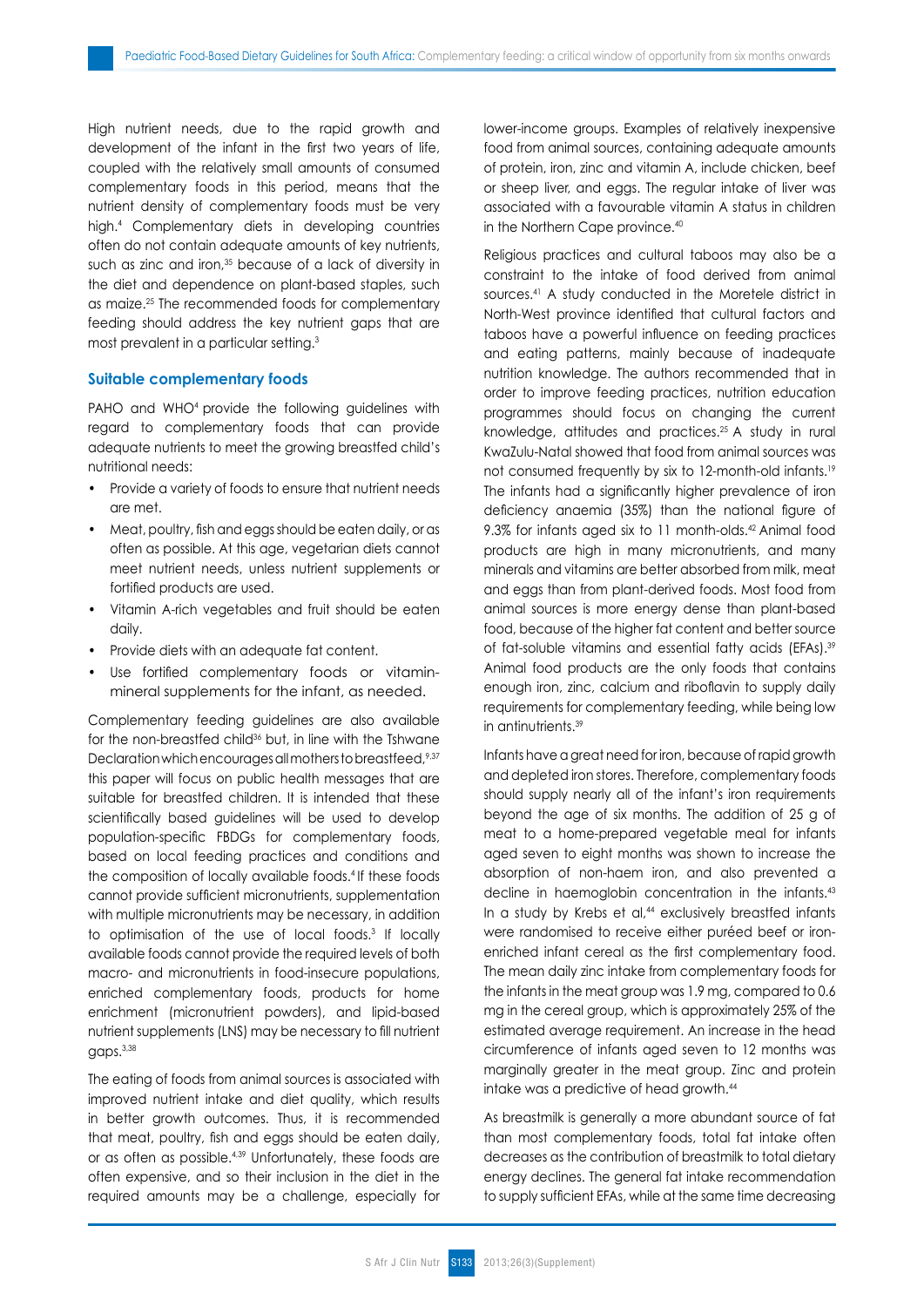the likelihood of childhood obesity, is that fats should provide 30-45% of total energy. The amount of fat to be provided by the complementary diet is dependent on the intake of breast milk.33 It is important to also consider the potential effect of added fat on the overall nutrient density of the diet in vulnerable populations.45 Fat is an important part of the diet in infants and young children, because it provides EFAs, facilitates the absorption of fatsoluble vitamins, and enhances dietary energy density and sensory qualities.4 Omega-3 and omega-6 fatty acids, particularly docosahexaenoic acid (DHA), are known to play an important role in the growth and development of infants and young children. The associated intake in pregnancy and early life affects growth and cognitive performance later in childhood.46

Research data, including limited information from South Africa,46,47 show that most complementary foods are low in omega-3 fatty acids. The low intake of food from animal sources results in a greater risk of inadequate EFA intake in the complementary feeding period in populations in developing countries. In addition, some micronutrients have an effect on the conversion of  $\alpha$ -linolenic acid and linoleic acid to eicosapentaenoicacid, DHA and arachidonic acid, which may further decrease the EFA content in the diet in micronutrient-deficient populations.<sup>48</sup> Therefore, infants and young children are at risk. It is crucial to ensure adequate intakes of fat, EFAs, and especially DHA, early in life. Cost-effective dietary sources of EFA should be included either as food (e.g. fatty fish) or enrichment in the complementary feeding diet, together with continued breastfeeding of up to two years and beyond to ensure adequate EFA and DHA intake in these populations.49

Milk products are good sources of animal protein, fat and calcium, but not iron. Small amounts of dried milk powder mixed with other foods, e.g. in cooked maize meal, or small volumes of pasteurised milk, may be added to complementary foods during the first year of life, but should not displace breast milk in the infant's diet.<sup>4,50</sup> The promotion of liquid milk products in settings with poor sanitation is risky as they become easily contaminated, especially when placed in a bottle for feeding.4 There are also concerns about faecal blood loss and lower iron status when fresh, unheated cow's milk is consumed by infants younger than 12 months of age.<sup>4</sup> Therefore, caregivers should be advised that if cow's, or goat's, milk, is an available home-produced food, it should be heat-treated before being offered to young children in small amounts, bearing in mind the recommendation of continued breastfeeding.

The complementary diet should be rich in vegetables and fruit. In addition to their high nutrient density, vegetables are also low in energy density (kJ/g), and when consumed in sufficient quantities as part of the diet, may also serve to prevent the development of overweight and obesity in children, and chronic diseases in later life.<sup>51</sup> Although it is important to include a wide range of vegetables and fruit, dark-green leafy vegetables and orangecoloured vegetables and fruit are important sources of vitamin A, and should be consumed daily.<sup>4</sup> The challenge to overcome is that vegetables are often disliked by children.51Affordability and, to a lesser extent, availability, are cited as major constraints to the consumption of vegetables and fruit in South Africa.<sup>52</sup> Infants who are offered a wide variety of vegetables in the complementary feeding period may be more accepting of vegetables and fruit,53 and are more likely to accept novel foods indicated and to increase their food repertoire. Studies have also indicated that seeking a variety of foods at age two to three years was a predictor of the same behaviour until early in adult life, highlighting the importance of establishing a varied food intake in infancy.51

Good-quality industrially processed complementary food, especially in the context of increased urbanisation, higher levels of female employment and the use of purchased foodstuffs, may be a particularly important option for sections of the population who have the means to buy these foods and the knowledge and facilities needed to prepare and provide them safely.54,55 Six- to 12-month-old infants in rural KwaZulu-Natal, who consumed enriched infant products, were shown to have a significantly higher intake of most micronutrients.26 Low-cost fortified maize meal porridge was potentially shown to have a significant effect on reducing anaemia and improving the iron status of infants in poor settings.<sup>23</sup> Considering all of the applicable strategies used to improve the nutritional quality of a maize-based complementary diet, the enrichment of complementary foods, enrichment products used at home (micronutrient powders), LNS or supplementation may be the most effective way of achieving an adequate iron intake.26,38 Although the fortification of maize has been mandatory in South Africa since 2003, it is not expected to impact significantly on infant nutrition, because of the small amounts of food that infants consume.<sup>26</sup>

## **Foods that are not recommended in the complementary feeding period**

Infants do not need additional water when complementary feeding is being introduced. Generally, infants and children who breastfeed consume enough fluid.<sup>4</sup> Non-breastfed infants and young children need at least 400-600 ml/day of extra fluid, in addition to the 200- 700 ml/day of water that is estimated to come from milk and other foods in a temperate climate, and 800- 1 200 ml/day in a hot climate. Plain, clean (boiled, if necessary) water should be offered from a cup several times a day to ensure that the infant's thirst is satisfied.<sup>36</sup> Tea and coffee are not recommended as drinks for infants, because of their low nutrient content and the inhibitory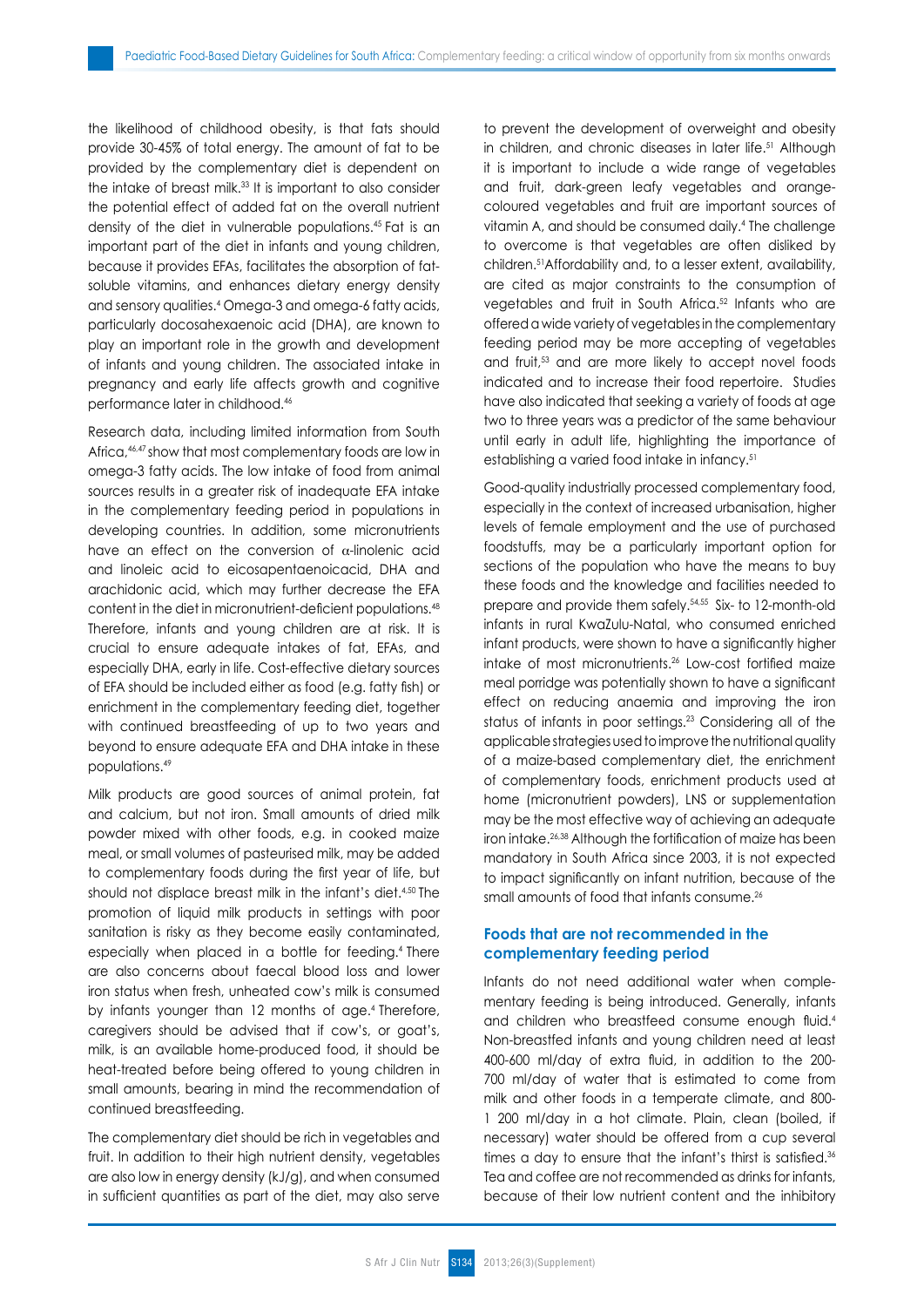effects of polyphenols on iron bioavailability.<sup>56</sup> Faber and Benade<sup>19</sup> reported that the consumption of tea by infants aged six to 12 months in South Africa was identified as a risk factor for anaemia. Anaemic infants were more likely to show growth faltering.<sup>19</sup> Non-enriched cold drinks provide 7-10 g of sugar and 110-170 kJ per 100 ml, but no micronutrients.57 A South African study showed that 12% of infants aged six to 12 months consumed carbonated drinks at least four days per week, and an additional 26% at least once a week.<sup>19</sup> The results of a systematic review<sup>58</sup> showed that the consumption of sugar-sweetened beverages in the first five years of life was associated with later overweight and obesity.

The intake of fruit juice (including unsweetened juice) in infants aged six to 12 months should be limited to approximately 10 ml/kg of body weight, or 120- 180 ml daily.<sup>59</sup> Excessive amounts of juice displace other nutrient-dense foods in the infant's diet,<sup>59</sup> and is associated with increased caries from the age of four years.<sup>60</sup> Fructose (from juice with a high fructose-to-glucose ratio) and sorbitol (in apple and pear juice), are incompletely absorbed in the small bowel. Unabsorbed sugars ferment in the intestines and cause diarrhoea. Other juices, such as grape and orange juice, have an equimolar fructoseto-glucose ratio and contain almost no sorbitol, which results in more complete carbohydrate absorption. However, infants aged five to nine months who received 10 ml/kg pear or grape juice daily showed no signs of adverse effects resulting from sugar malabsorption.<sup>61</sup> The relationship between fruit juice intake and paediatric obesity is controversial,<sup>62,63</sup> but there is general consensus that breastmilk should remain the primary source of nutrition throughout the first year of life, and that fruit juice should not displace breastmilk in the infant's diet.<sup>64</sup>

The consumption of honey has been associated with infant botulism. The general recommendation is that, if a mother wants to use honey, it should not be given before 12 months of age.<sup>65</sup>

Fibre-rich, plant-based foods are high in phytates which decrease iron and zinc bioavailability, and thus may contribute to iron and zinc deficiencies. This could potentially cause anaemia, impaired growth and an increased risk of diarrhoea in infants with a high intake of these foods. Swedish infants receiving porridge with regular phytate content had a 77% higher risk of diarrhoea, compared with infants receiving phytatereduced porridge during the 12- to 17-month period.<sup>66</sup> A study in the Philippines, where complementary foods are predominantly plant-based, showed that the phytate content and phytate-to-zinc molar ratio, were higher in maize-based, rather than rice-based, complementary foods. The phytate content of complementary foods was reduced by soaking. Enrichment with protein derived from animal foods and soaking are strategies which successfully enhance the bioavailability of iron, zinc and calcium to varying degrees in maize-based complementary foods.<sup>67</sup>

The addition of extra table salt to complementary foods is discouraged,<sup>1</sup> but complete elimination of salt from complementary foods is also contraindicated. Iodised salt is an important source of iodine, which is necessary for the growth and mental development of infants. A study in Switzerland showed that infants who did not receive iodine-enriched complementary foods were at risk of inadequate iodine intakes.<sup>67</sup> Savoury snacks, for example fried dry maize or potato chips, provide approximately 200 kJ, 0.5 g protein, 3.5 g fat, 5.5 g carbohydrates and 100 mg sodium per 10 g snack, but contain very small amounts of micronutrients.56 A study in rural KwaZulu-Natal reported that more than 40% of infants aged six to12 months consumed savoury snacks at least four days per week.<sup>19</sup> The high fat and sodium content of these snacks is concerning, because of the potential harmful effect of excessive sodium intake on the developing kidneys and blood pressure in later life.<sup>68</sup> Other complementary food sources that contribute to excessive sodium intake in infants include gravy and bread with salty spreads.<sup>69</sup> A study in Mexico indicated that infants aged five to 24 months who received high-fat snacks and sweetened cold drinks one or more times per week were more likely to be overweight or obese than those who didn't (odds ratio 1.82, 95% confidence interval 1.24-2.65).<sup>70</sup>

According to the authors of a study in rural KwaZulu-Natal, mothers added several food items, especially energy-rich foods, such as margarine, to the maize porridge, instead of micronutrient-rich foods. The addition of micronutrientrich foods would have been more appropriate, as 23% of the infants were overweight for length (z-score, > 2 standard deviations), and the complementary diet was inadequate in most micronutrients.<sup>71</sup>

Trans-fatty acids should be avoided in complementary foods, and saturated fats limited. In general, the working group of the Codex Committee on Food Labelling supports the establishment of a "free" claim for trans-fatty acids, and not pursuing consideration of claims of "low in transfatty acids", because global strategy pertains to virtual elimination of trans-fatty acids from food.72 Children of low socio-economic status should be given food products that meet long-term safety standards and are not just the cheapest source of available energy.73

## **Quantities and frequency of complementary foods**

Infants aged six to 12 months should be given small, frequent nutrient-dense meals because of their limited gastric capacity and high nutrient requirements.4 Complementary feeding should start with small amounts of food, and quantities can be increased as the infant grows older.4 Each child's needs vary according to the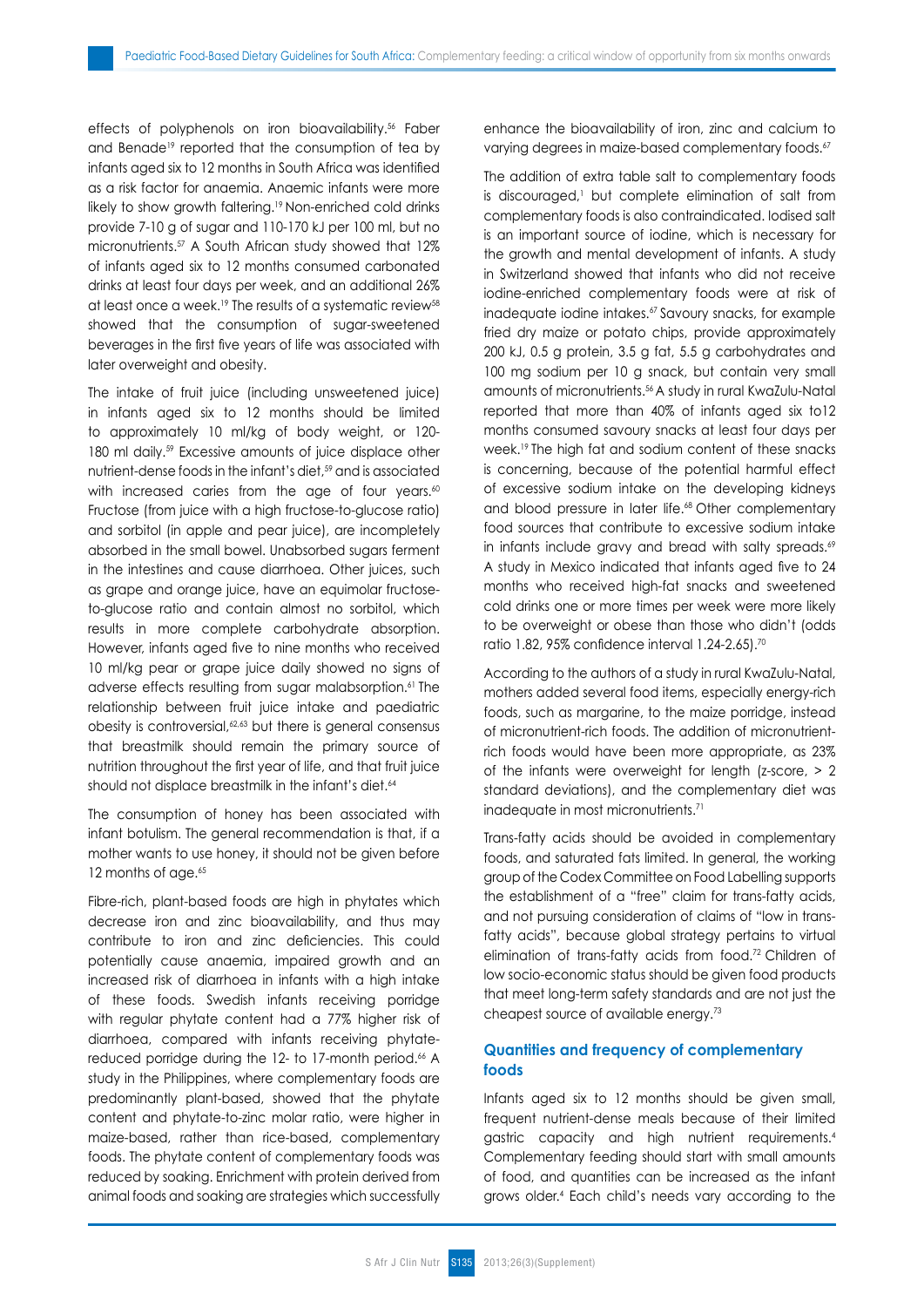amount of breastmilk consumed and his or her growth rate, but if energy density of 4-6 kJ/g from complementary food is assumed, 140-90 g of complementary food should be offered at six to eight months, 200-280 g at nine to 11 months, and 380-500 g at 12-23 months, of age.<sup>4</sup> A thin maize porridge meal, the most frequently used complementary food in South Africa,16,19,74 of 35 g per feed provides  $<$  30 kJ  $\leq$  1 kJ/g) and negligible protein per feed. The nutritional value of maize meal porridge consumed by some infants is improved by the addition of milk, providing additional energy and protein,<sup>74</sup> but most caregivers add margarine or sugar to increase the energy content, but not the micronutrient content, of the food. These studies indicate that the most frequently fed complementary foods had a lower energy density than the assumed energy density of 4-6 kJ/g, and were also of low micronutrient density.16,19,74 Quantities >140-190 g (half to one cup) would then be necessary to provide 840 kJ daily from complementary foods at six to eight months of age, or more frequent meals would need to be offered.

The guiding principle for the frequency of feeding complementary foods is to increase the number of times that the child is fed complementary foods as he or she gets older. Complementary food meals should be provided two to three times per day from six to eight months, and three to four times per day from nine to 24 months of age. (The figures are based on an average healthy breastfed infant.) For children older than eight months, one meal may be a snack, defined as usually self-fed, convenient and easy-to-prepare foods eaten between meals. Mothers or caregivers should feed the infant slowly and encourage him or her to eat, without forcing him or her, while being sensitive to hunger and satiety cues.4

#### **Food consistency**

PAHO and WHO<sup>4</sup> provide the following guideline on the consistency of complementary foods: "Gradually increase food consistency and variety as the infant gets older, adapting to the infant's requirements and abilities"*.* The minimum age at which infants are physically capable of ingesting different types of foods is dependent upon their stage of neuromuscular development. Initially, infants are only able to suckle. This is followed by "munching" and then chewing.75 Providing foods of an inappropriate consistency can result in the infant being unable to eat the food, or requiring an excessive amount of time to do so, and thus compromising intake.75 For this reason, infants should be introduced to puréed, semi-solid and mashed foods from six months of age and to "finger foods" (foods that infants can eat on their own) at eight months. By 12 months, most children are able to eat the same types of foods as the rest of the family.4 However, it is important to bear in mind that despite being physically capable of eating family foods from one year, young children still require nutrient-dense foods. Care should be taken to avoid foods that may cause choking such as nuts, raw carrots and grapes.35 The progression of food consistency from six months is important, as there is evidence to suggest that infants who are only introduced to lumpy solids (foods that require chewing) after nine months of age are more likely to have long-term feeding problems and reduced consumption of important food groups, such as vegetables and fruit.<sup>76</sup>

The practice of premastication by South African caregivers of lower socio-economic status for the purpose of homogenising food when feeding older infants<sup>77</sup> should be cautioned, since it could be a potential route of HIV transmission to children.78

# **The safe preparation and storage of complementary foods**

It is critical to pay attention to hygienic practices during the preparation of complementary foods and feeding, especially to prevent gastrointestinal illness.4 The peak incidence of diarrhoeal disease is in the six-12-month-age period, when complementary food intake increases. The greater risk of microbial contamination is often due to lack of safe water and facilities for the safe preparation and storage of food.36 This is covered in more detail in the paper entitled "Food safety and hygiene".79 Research also shows that some traditional methods for preparing foods, in developing countries, such as fermentation, peeling, dehulling, dry roasting and toasting, may also have food safety benefits, as they reduce the risk of microbial contamination, while also having the added benefit of potentially improving the nutrient content.<sup>4,80</sup>

#### **Allergies and sensitivities to foods**

The incidence of genuine food allergy, as opposed to food intolerance, is rare.<sup>81</sup> There has been speculation, and some observational data have also reported, that the early introduction of certain foods may be beneficial when there is a family history of true allergy. Randomised control trials are now being undertaken to test this theory. Should this prove to be the case, which is by no means certain, then high-risk families would need to be advised on a case-by-case basis. This would not affect public policy, as the majority of children are not affected by allergies.5 Once again, the difference between public health and one-on-one messages is stressed.

Most estimates for the prevalence of cow's milk protein allergy vary from 2-3%. Breastfed infants have a decreased risk of developing cow's milk protein allergy. If confirmed, an elimination diet is indicated for the mother. If a food challenge is positive in formula-fed infants, an extensively hydrolysed formula and cow's milk-free diet is recommended.82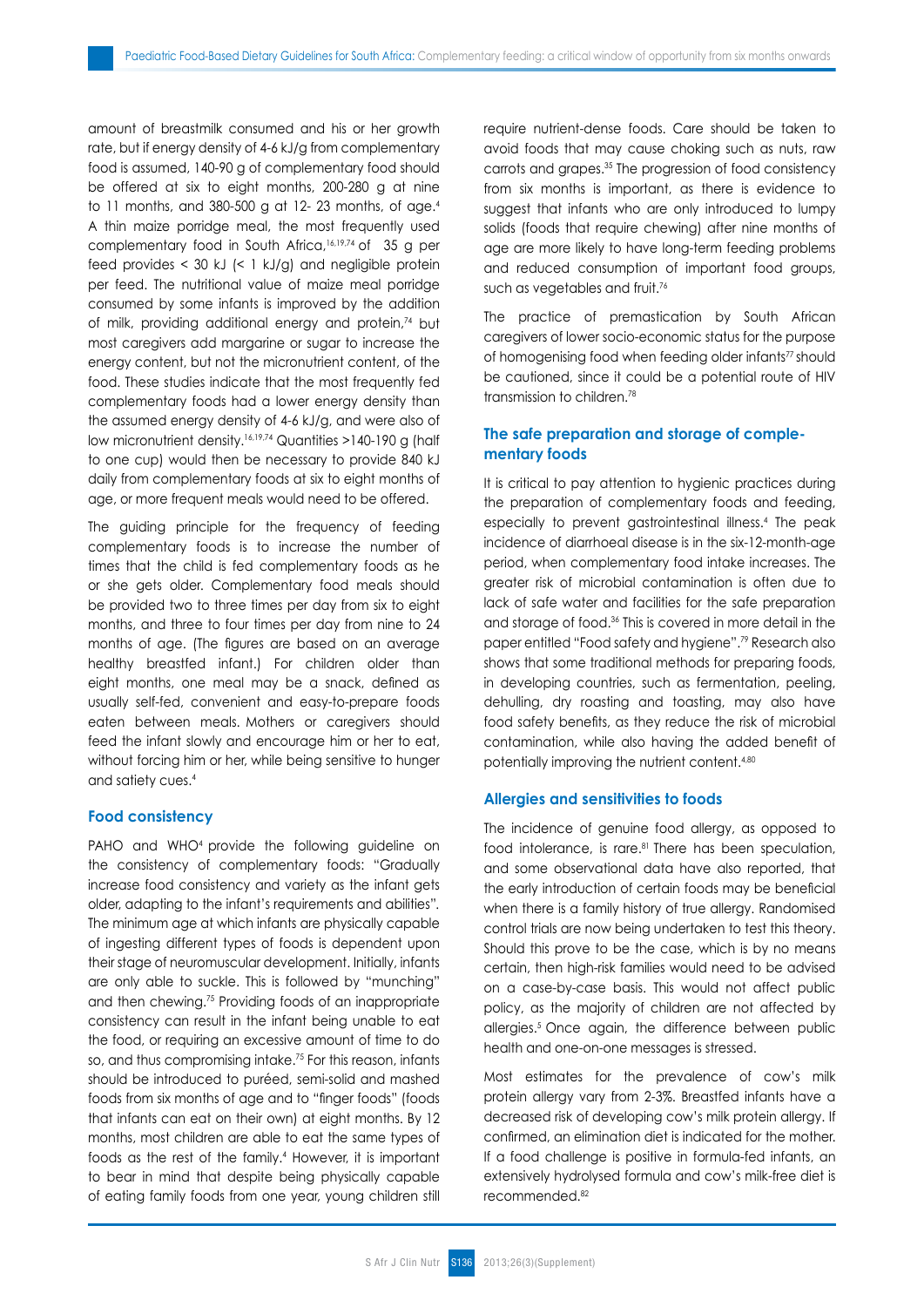The European Society for Paediatric Gastroenterology, Hepatology and Nutrition (ESPGHAN) Committee on Nutrition compiled commentary on complementary feeding in 2008. It focused on healthy infants in Europe. The following conclusions were formulated: "There is no convincing scientific evidence that avoidance or the delayed introduction of potentially allergenic foods, such as fish and eggs (yolk and white), reduces allergies, either in infants considered to be at increased risk of the development of allergy, or in those not considered to be at increased risk. It is prudent to avoid both the early (< 4 months) and late (> 7 months) introduction of gluten, and to introduce gluten gradually while the infant is still being breastfed, in as much as this may reduce the risk of celiac disease, type 1 diabetes mellitus and wheat allergy".50

Although food allergies are not considered to be a public health problem in South Africa, they are highlighted here because the ESPHGHAN Committee on Nutrition recommendation is often referenced by international speakers at conferences and symposia in South Africa. In the context of early sensitisation to allergenic foods, there has been lobbying for a return to the recommendation of introducing complementary food between four and six months. When the benefits of exclusive breastfeeding for six months are taken into consideration,<sup>29</sup> the quideline of commencing complementary foods at six months and "not later than seven months" can be used as a practical recommendation in the South African context. The value of exclusive breastfeeding, and the continuation of breastfeeding while potentially allergenic foods are being introduced to prevent food allergies,<sup>49</sup> should be promoted.

## **Communication approaches for the effective promotion of appropriate feeding practices**

The need for effective communication approaches that target caregivers cannot be overemphasised. For example, in a study in KwaZulu-Natal, caregivers listed community health workers as their main source of nutritional information.70 The majority (76%) of mothers in a study in Limpopo said they had not been taught which foods were good for their babies, and 13.5% were informed in this regard by health workers or nurses and 7% by mothers or mothers-in-law. Three per cent were influenced by radio, television or magazines.<sup>20</sup>

Studies in rural areas in South Africa have shown that nutrition education programmes undertaken by trained local women improved infant feeding practices and maternal knowledge of vitamin A.83 The UNICEF 2011 programming report recommended the need to strengthen the quality of counselling given to mothers and caregivers, and the importance of appropriate behavioural change communication to other family and community decision-makers, in order to improve infant and young child feeding practices.3

The report also recommended:

- The development of communication strategies which are based on situational assessments.
- Formative research to identify locally appropriate feeding recommendations and solutions to overcoming barriers.
- The development and pretesting of a limited set of key messages that promote action which can practically be carried out.
- Dissemination of the messages through multiple channels and contacts, including individual counselling and behavioural change communication.3

In the South African setting, the need to build the capacity of community structures, such as community health workers, lay counsellors, community caregivers and ward committees, is crucial to ensure adequate targeting of households and caregivers with appropriate messages on infant and young child feeding.<sup>9,37</sup>

### **Conclusion and recommendations**

South Africa has adopted the WHO recommendation that, following six months of exclusive breastfeeding, appropriate and adequate complementary foods should be introduced, with continued breastfeeding for up to two years of age and beyond.<sup>8</sup> Conclusive evidence has shown that there is no benefit in giving infants aged four to six months any solid foods, and that the optimal duration of exclusive breastfeeding is six months.29,84

High levels of stunting and growing concerns about overweight, obesity and the poor intake of a number of micronutrients in the critical window period of six to 24 months of life are a consequence, in part, of poor breastfeeding and complementary feeding practices, and the poor quality of complementary diets in South Africa. The introduction of solid foods before four months of age is common pratice, and the typical maize-based diet is low in food sourced from animals, vegetables, fruit and sources of omega-3 fatty acids. Efforts by mothers to improve the quality of complementary foods by adding energy-rich foods to maize meal improve energy intake, but not nutrient intake. The practice of feeding infants and young children low nutrient-density liquid, such as tea and coffee, as well as energy-dense sugar-sweetened drinks, excessive fruit juice and high-fat and salty snacks, exacerbates poor nutrient intake and may displace other nutrient-dense foods in the diet. These practices contribute to paediatric micronutrient deficiencies and the growing problem of overweight and obesity.

The following best practice and evidence-based interventions at programmatic level should be implemented and strengthened without delay: the delivery of consistent and evidence-based nutrition education and counselling messages on complementary feeding to improve care-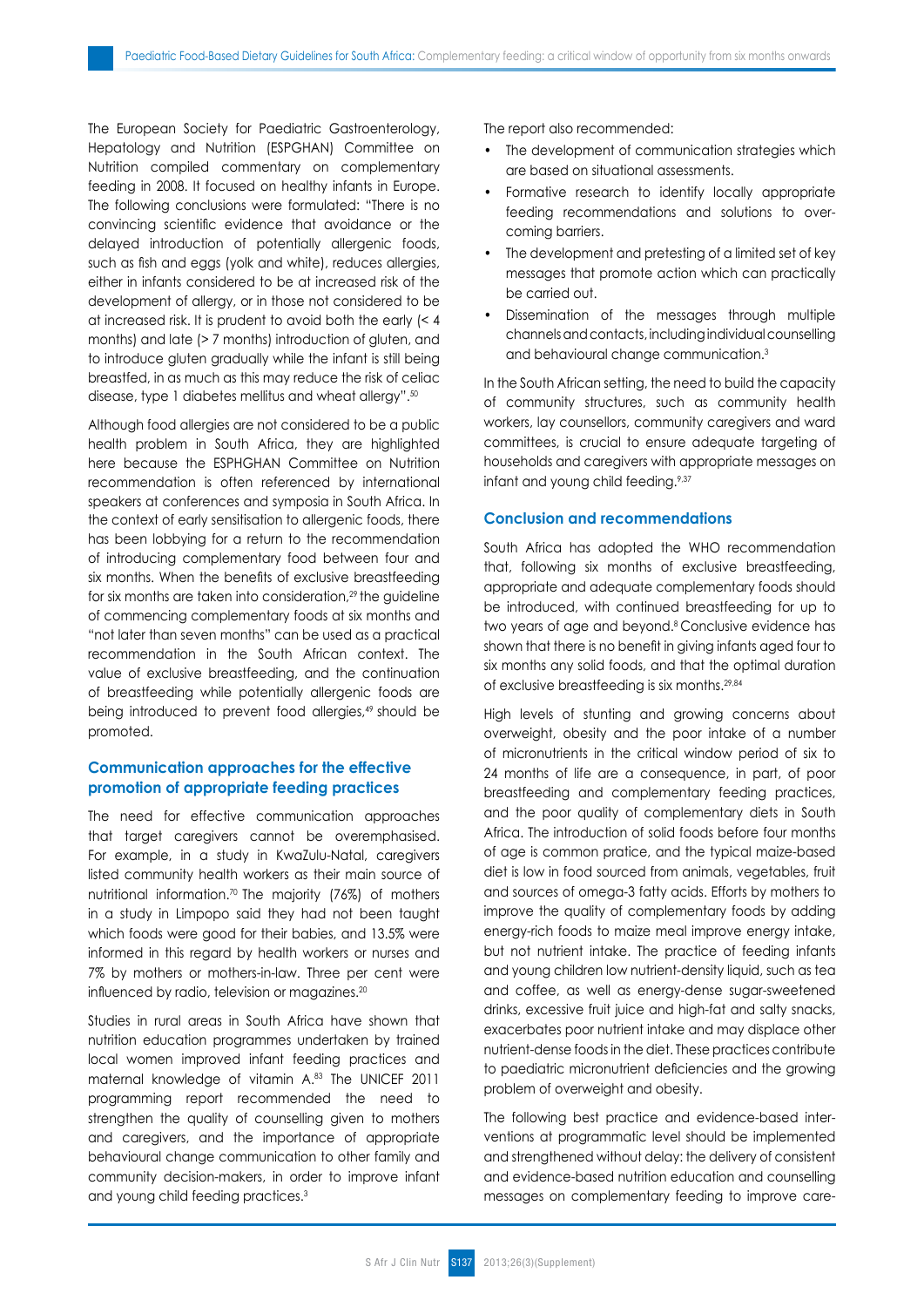giver practices; use of high-quality locally available foods to improve complementary feeding; the use of enriched complementary foods, home fortification with LNS or micronutrient powders; and the provision of exceptional support to food-insecure populations.<sup>3,38,85</sup>

The Road to Health Booklet (RtHB) for children aged 0-60 months was implemented by the Department of Health in 2011 to enable healthcare workers to assess children's growth and development more comprehensively.<sup>86</sup> By comparison with the previous Road to Health Card (RtHC), the new RtHB incorporates the 2006 WHO growth standards, based on a more representative reference population of children who are given the most appropriate infant feeding and optimal paediatric health care and who are raised in health-promoting environments.87 The new RtHB includes a larger section on age-appropriate health promotion messages,<sup>88</sup> and not only on oral rehydration, as in the previous RtHC. All healthcare workers should be encouraged to communicate these messages to the caregivers of future generations. These messages should be regularly reviewed and updated to ensure that they are consistent with the latest evidence and aligned with the country's paediatric FBDGs.

The indicators that are used to assess complementary feeding practices have only recently been finalised (Table II).89 It is of paramount importance that South Africa considers gathering data that can be used to calculate these indicators, as well as data that assess breastfeeding practices in national and district health information systems, community-based surveys and the South African National Health and Nutrition Examination Survey (NHANES).9 Experience from other developing countries, with specific reference to South Asia, has shown that results obtained from such assessments and analyses greatly

**Table II:** Indicators to measure complementary feeding practices<sup>89</sup>

- 1. The introduction of solid, semi-solid or soft foods: The proportion of infants aged six to eight months who receive solid, semi-solid or soft foods.
- 2. Minimum dietary diversity: The proportion of children aged six to 23 months who receive foods from four or more of the seven food groups [grains, roots and tubers; legumes and nuts; dairy products (milk, yoghurt and cheese); flesh foods (meat, fish, poultry and liver or organ meats); eggs; vitamin A-rich vegetables and fruit and other vegetables and fruit].
- 3. Minimum meal frequency: The proportion of breastfed and non-breastfed children aged six to 23 months who receive solid, semi-solid or soft foods (this also includes milk feeds for non-breastfed children) for the minimum number of times or more (two times for breastfed infants aged six to eight months; three times for breastfed children aged nine to 23 months; and four times for non-breastfed children aged six to 23 months).
- 4. The minimum acceptable diet: The proportion of children aged six to 23 months who consume a diet that is minimally acceptable. This composite indicator is calculated from indicators 2 and 3 above.

assist in identifying determinants of poor complementary feeding practices and enable the contextualisation of data.<sup>90</sup> This has implications for policies, programmes and research on infant and young child feeding.

The paediatric FBDGs for complementary feeding should be aligned with interventions at programmatic level, and should aim to address poor complementary feeding practices, optimise the use of locally available and appropriate foods, and encourage the use of enriched complementary foods, multiple micronutrients and/or LNS, when appropriate, to fill nutrient gaps.

Thus, the following messages are proposed and should be field tested for South Africa:

- From six months of age, start giving your baby small amounts of complementary foods, while continuing to breastfeed for up to two years and beyond.
- Gradually increase the amount of food, number of feeds and food variety as your child gets older.
- From six months of age, give your baby meat, chicken, fish, liver and eggs every day, or as often as possible.
- Start spoon feeding thick foods, and gradually increase to the consistency of family food.
- Give your child dark-green leafy vegetables and orange-coloured vegetables or fruit every day.
- Avoid giving tea, coffee, sugary drinks, and snacks that are high in sugar, fat or salt.

#### **Acknowledgements**

This article was prepared with the support and comments of a working group. The contributions of the following persons are acknowledged: Ann Behr, South African Department of Health; Albertha Nyaku and Sophy Mabasa, Program for Appropriate Technology in Health; Nomvuyo Tyamzashe, Family Health International 360; and Pumla Dlamini, Global Alliance for Improved Nutrition.

#### **References**

- 1. Van der Merwe J, Kluyts M, Bowley N, Marais D. Optimizing the introduction of complementary foods in the infant's diet: a unique challenge in developing countries. Matern Child Nutr. 2007;3(4):259-270.
- 2. The United States Children's Fund. State of the World's Children 2010 report. New York: UNICEF; 2010 [homepage on the Internet]. c2012. Available from: http://www.unicef.org/rightsite/sowc/pdfs/SOWC\_ Spec%20Ed\_CRC\_Main%20Report\_EN\_090409.pdf
- 3. The United States Children's Fund. Programming guide: infant and young childfeeding. New York: UNICEF; 2011 [homepage on the Internet]. c2011. Available from: http://www.unicef.org/nutrition/files/ Final\_IYCF\_programming\_guide\_2011.pdf
- 4. World Health Organization. Guiding principles for complementary feeding of the breastfed child. Geneva: WHO; 2001 [homepage on the Internet]. c2012. Available from: http://whqlibdoc.who.int/ paho/2003/a85622.pdf
- 5. Recent rapid responses. Fewtrell M, Wilson DC, Booth I, Lucas A. Six months of exclusive breastfeeding: how good is the evidence? BMJ. 2010;342:c5955 [homepage on the Internet]. c2012. Available from: http://www.bmj.com/content/342/bmj.c5955?tab=responses.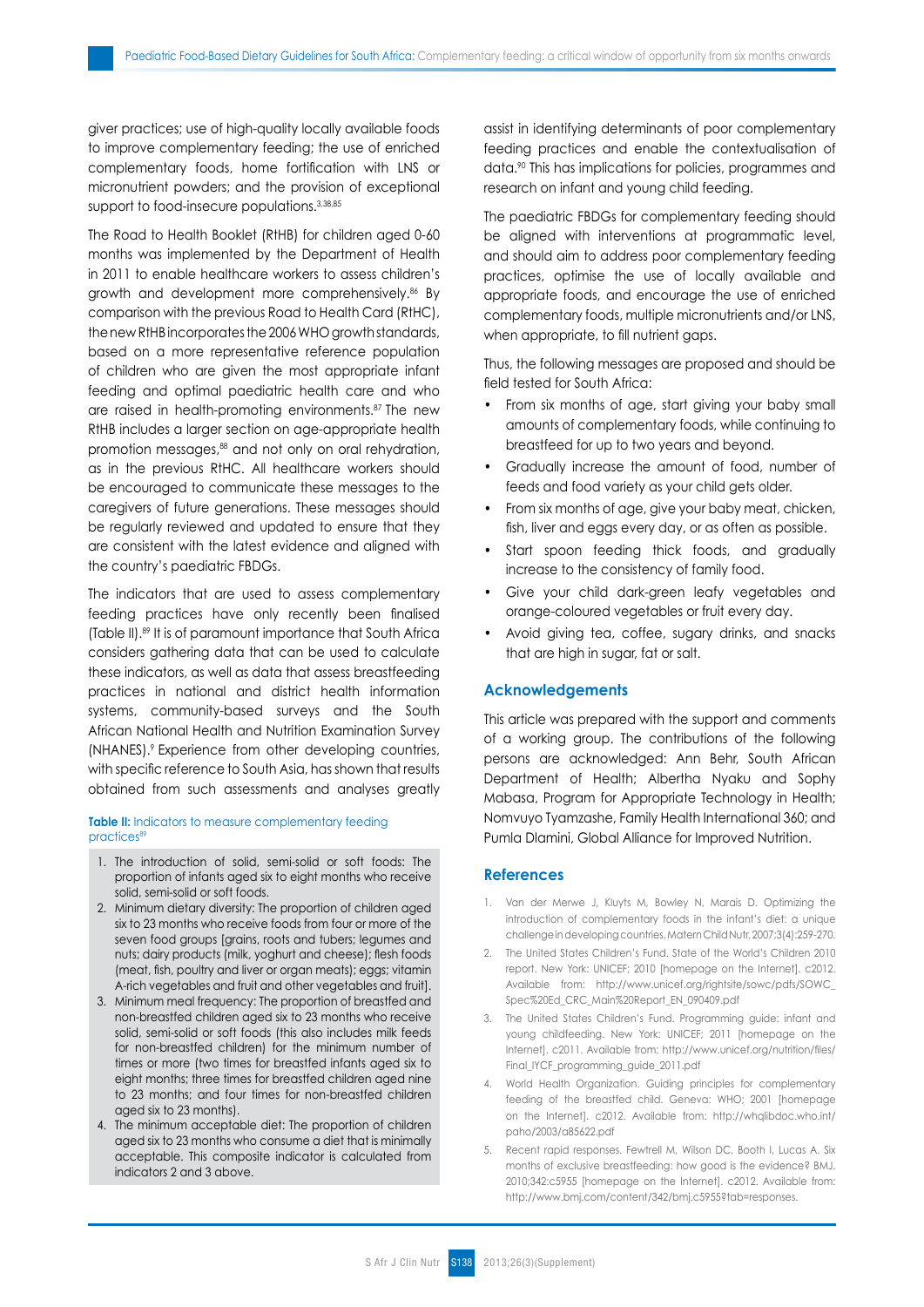- 6. Gebbie K, Rosenstock L, Hernandez. Who will keep the public healthy? Educating public health professionals for the 21st century. Washington: Institute of Medicine of the National Academies, The National Academies Press; 2003 [homepage on the Internet]. c2012. Available from: http://www.nap.edu/openbook. php?record\_id=10542&page=27
- 7. Agostoni C, Decsi T, Fewtrell M, et al. Complementary feeding: a commentary by the ESPGHAN Committee on Nutrition. J Pediatr Gastroenterol Nutr. 2008;46(1):99-110.
- 8. Department of Health. Roadmap for Nutrition in South Africa, 2012- 2016. Pretoria, South Africa: Department of Health; 2012.
- 9. Du Plessis LM, Pereira C. Commitment and capacity for the support of breastfeeding in South Africa. S Afr J Clin Nutr. 2013;26(3):S120-S128 .
- 10. Labadarios D, Van Middelkoop A, editors. 1995. The South African Vitamin A Consultative Group (SAVACG). Children aged 6 to 71 months in South Africa, 1994: their anthropometric, vitamin A, iron and immunisation coverage status. Isando: SAVACG; 1995 [homepage on the Internet]. Available from: http://www.sahealthinfo.org/nutrition/ vitamina.htm
- 11. Lesiapeto MS, Hanekom SM, Du Plessis J, Faber M. Risk factors of poor anthropometric status in children under five years of age living in rural districts of the Eastern Cape and KwaZulu-Natal provinces, South Africa. S Afr J Clin Nutr. 2010;23(4):202-207.
- 12. Smuts CM, Faber M, Schoeman SE, et al. Socio-demographic profiles and anthropometric status of 0- to 71-month-old children and their caregivers in rural districts of the Eastern Cape and KwaZulu-Natal provinces of South Africa. S Afr J Clin Nutr. 2008;21(3):117-124.
- 13. Iversen PO, Du Plessis L, Marais D, et al. Nutritional health of young children in South Africa over the first 16 years of democracy. South African Journal of Child Health. 2011;5(3):72-77.
- 14. Bosman L, Herselman MG, Kruger HS, Labadarios D. Secondary analysis of anthropometric data from a South African national food consumption survey, using different growth reference standards. Matern Child Health J. 2011;15(8):1372-1380.
- 15. Kimani-Murage EW, Kahn K, Pettifor JM, et al. The prevalence of stunting, overweight and obesity, and metabolic disease risk in rural South African children. BMC Public Health. 2010;10:158.
- 16. Mamabolo RL, Alberts M, Mbenyane GX, et al. Feeding practices and growth of infants from birth to 12 months in the central region of the Limpopo Province of South Africa. Nutrition. 2004;20(3):327-333.
- 17. Mamabolo RL, Steyn NP, Alberts M. Can the high prevalence of micronutrient deficiencies, stunting and overweight in children at ages 1 and 3 years in the Central Region of Limpopo province be explained by diet? S Afr J Clin Nutr. 2006;19(3):102-113.
- 18. Sibeko L, Dhansay MA, Charlton KE, et al. Beliefs, attitudes, and practices of breastfeeding mothers from a periurban community in South Africa. J Hum Lact. 2005;21(1): 31-38.
- 19. Faber M, Benade AJS. Breastfeeding, complementary feeding and nutritional status of 6-12-month-old infants in rural KwaZulu-Natal. S Afr J Clin Nutr. 2007;20(1):16-24.
- 20. Mushaphi LF, Mbhenyane XG, Khoza LB, Amey AKA. Infant-feeding practices of mothers and the nutritional status of infants in the Vhembe District of Limpopo Province. S Afr J Clin Nutr. 2008;21(2):36-41.
- 21. Ghuman MR, Saloojee H, Morris G. Infant feeding practices in a high HIV prevalence rural district of KwaZulu-Natal, South Africa. S Afr J Clin Nutr. 2009;22(2):74-79.
- 22. Sogaula N, Puoane T. Review of the implementation of the Baby Friendly Hospital Initiative in public maternity units in South Africa. Research conducted by the University of the Western Cape School of Public Health. Pretoria: Department of Health, United Nations Children's Fund, University of the Western Cape; 2008.
- 23. Faber M. Nutritional adequacy of complementary foods for infant feeding. S Afr Paediatr Rev. 2006;3(1):6-14.
- 24. Kruger R, Gericke G. Breastfeeding practices of mothers with children (aged 0-36 months) in a rural area of South Africa: a qualitative approach. J Fam Ecol Consum Sci. 2001;29:60-71.
- 25. Kruger R, Gericke, G. A qualitative exploration of rural feeding and weaning practices, knowledge and attitudes on nutrition. Public Health Nutr. 2003;6(2):217-224.
- 26. Faber M. Complementary foods consumed by 6-12-month-old rural infants in South Africa are inadequate in micronutrients. Public Health Nutr. 2005;8(4):373-381.
- 27. Labadarios D, Steyn N, Maunder E, et al. The National Food Consumption Survey (NFCS) children aged 1-9 years, South Africa, 1999. S Afr J Clin Nutr. 2001;14:62-75.
- 28. Labadarios D, Swart R, Maunder EMW, et al. Executive summary of the National Food Consumption Survey Fortification Baseline (NFCS-FB-I) South Africa, 2005. S Afr J Clin Nutr. 2007;21(3)(Suppl 2):245-300.
- 29. Kramer MS, Kakuma R. Optimal duration of exclusive breastfeeding. [Cochrane review]. In: The Cochrane Library, Issue 1, 2002. Oxford: Update Software.
- 30. Fewtrell M, Wilson D, Booth I, Lucas A. Six months of exclusive breastfeeding: how good is the evidence? BMJ. 2011;342:c5955 [homepage on the Internet]. c2011. Available from: http://www.bmj. com/cgi/doi/10.1136/bmj.c5955
- 31. UK response to media reports questioning the recommendation to introduce solid food to babies at 6 months. United Nations Children's Fund [homepage on the Internet]. c2012. Available from: http://www. lcgb.org/unicef\_uk\_response\_to\_BMJ\_article\_140111.pdf
- 32. Wijndaele K, Lakshman R, LandsbaughJR, et al. Determinants of early weaning and use of unmodified cow's milk in infants. J Am Diet Assoc. 2009;109(12):2017-2028.
- 33. Dewey KG, Brown KH. Update on technical issues concerning complementary feeding of young children in developing countries and implications for intervention programmes. Food Nutr Bull. 2003;24(1):5-28.
- 34. Harbron J, Booley S, Najaar B, Day C. Responsive feeding. S Afr J Clin Nutr. 2013;26(3)xx-xx.
- 35. Gibson RS, Ferguson EL, Lehrfeld J. Complementary foods for infant feeding in developing countries: their nutrient adequacy and improvement. Eur J Clin Nutr. 1998;52(10):764-770.
- 36. World Health Organization. Guiding principles for feeding nonbreastfed children 6-24 months of age. Geneva: WHO; 2005 [homepage on the Internet]. c2012. Available from: http://whqlibdoc. who.int/publications/2005/9241593431.pdf
- 37. Department of Health. The Tshwane declaration of support for breastfeeding in South Africa. S Afr J ClinNutr. 2011;24(4):214.
- 38. Huffman SL, Schofield D. Enhancing young child nutrition and development in developing countries. Matern Child Nutr. 2013;9(Suppl):6-11.
- 39. Allen LH, Gillespie SR. What works? A review of the efficacy and effectiveness of nutrition interventions. Asian Development Bank Nutrition and Development Series 5. Geneva and Manila: United Nations Administrative Committee on Coordination/Sub-Committee on Nutrition, and the Asian Development Bank; 2001.
- 40. Van Stuijvenberg ME, Schoeman SE, Lombard CJ, Dhansay MA. Serum retinol in 1-6-year-old children from a low socio-economic South African community with a high intake of liver: implications for blanket vitamin A supplementation. Public Health Nutr. 2012;15(4):716-724.
- 41. Brown K. Breastfeeding and complementary feeding of children up to 2 years of age. Issues in complementary feeding. Basel: Nestec Ltd, Vevey/S. Karger AG; 2007.
- 42. South AfricanVitamin A Consultative Group. Children aged 6 to 71 months in SouthAfrica, 1994: their anthropometric, vitamin A, ironandimmunisation coverage status. Johannesburg: SAVACG; 1995.
- 43. Engelmann MD, Sandström B, Michaelsen KF. Meat intake and iron status in late infancy: an interventionstudy. J Pediatr Gastroenterol Nutr1998;26(1):26-33.
- 44. Krebs NF, Westcott JE, Butler N, et al. Meat as a first complementary food for breastfed infants: feasibility and impact on zinc intake and status. J Pediatr Gastroenterol Nutr. 2006;42(2):207-214.
- 45. World Health Organization. Obesity and overweight. WHO [homepage on the Internet]. C2012. Available from: http://www.mclveganway. org.uk/Publications/WHO\_Obesity\_and\_overweight.pdf